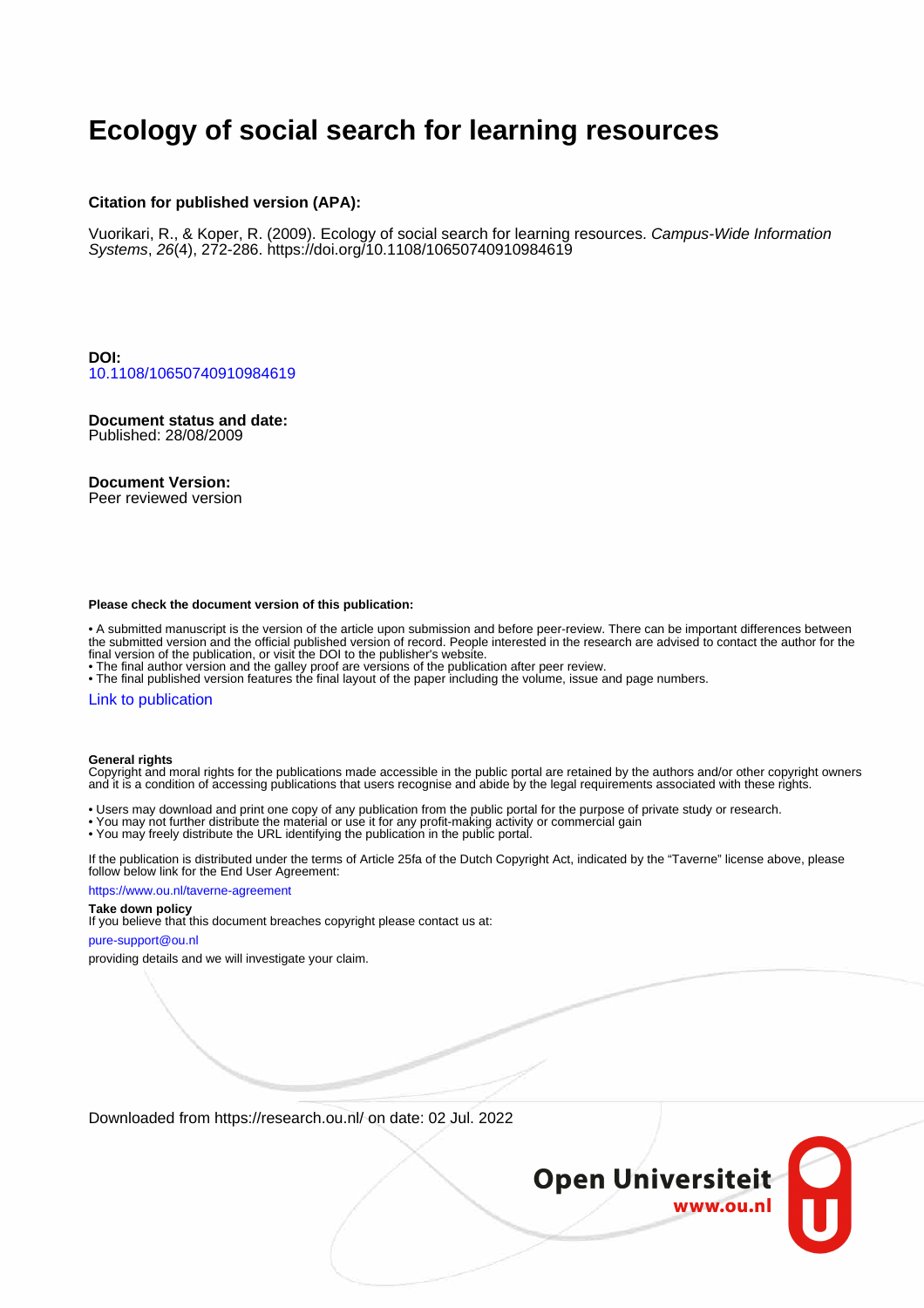# **Ecology of social search for learning resources**

#### **Abstract**

Purpose: This paper deals with user-generated Interest indicators (e.g., ratings, bookmarks, tags). We answer two research questions: can search strategies based on Social Information Retrieval (SIR) make the discovery of learning resources more efficient for users, and can Community browsing help users discover more cross-boundary resources. By crossboundary we mean that the user and resource come from different countries and that the language of the resource is different from that of the user's mother tongue.

Design: We focus on a portal that accesses a federation of multilingual learning resource repositories. A measure for user's efficiency in finding relevant resources was defined. We then collected users' attention metadata and use this empirical data to answer two hypotheses.

Findings: We show that users are more efficient with Social Information Retrieval strategies, however, Community browsing alone does not help users discover a wider variety of cross-boundary resources.

Practical implications: By social tagging and bookmarking resources from a variety of repositories, users create underlying connections between resources that otherwise do not cross-reference. This is important for bringing them under the umbrella of SIR methods. Future studies should include testing SIR methods to leverage these user-made connections between resources that originate from a number of countries and are in a variety of languages.

Originality: The use of attention metadata to model the ecology of social search adds value to the actors of learning object economy, e.g. educational institutions, digital libraries and their managers, content providers, policy makers, educators and learners.

Keywords: learning resources, social information retrieval, social tagging, metrics, efficiency, Research paper

## *1. Introduction*

Learning resource repositories and libraries make educational material and/or its metadata available in digital format, the sharing of which is their core *raison d'etre*. Their reuse has been touted for enabling cost savings because the creation of high quality material is costly, hence the focus on standards that enable interoperability (Cambell, 2003) even across repositories (Ternier, *et al.,* 2008). Traditionally, metadata and/or web directories are used for searching and exploring educational content. Currently, novel exploratory search systems are developed for learning resources to assist users in obtaining content that meets their information needs. Such systems include social navigation and collaborative recommender systems, both of which belong to the family of techniques called Social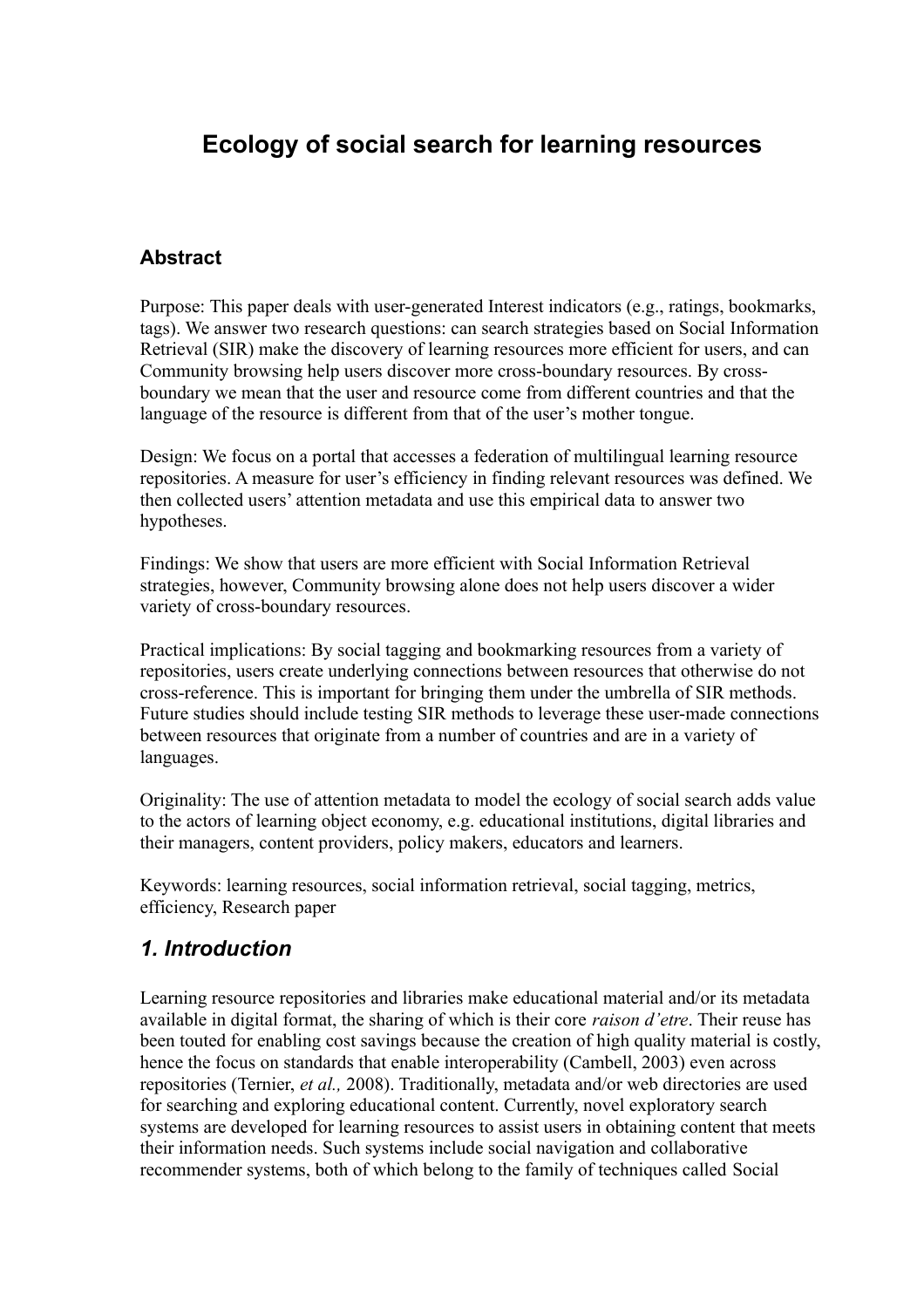Information Retrieval (Goh *et al.,* 2007).

Social navigation involves using the behaviour of other people to help navigate online. It is driven by the tendency of people to follow other people's footprints when they feel lost (Dieberger *et al.,* 2000). Such footprints in an online environment are what Claypool *et al.,* (2001) define as Interest indicators which can be acquired either directly from the user (e.g. rating) or indirectly (e.g. time spent on an object). Collaborative recommender systems, on the other hand, use explicit ratings to find like-minded users (Adomavicius and Tuzhilin, 2005). Evaluation of recommender systems traditionally focuses on the algorithms and their performance (Herlocker *et al.,* 2004), similar to exploratory search systems (White *et al.,* 2008). Evaluating recommenders from the user perspective has received less attention (McNee, 2006).

Within the field of Technology Enhanced Learning (TEL) such systems exist. Rafaeli *et al.,* (2005) introduced a system to harness the social perspectives in learning where the learner could choose from whom to take recommendations (friend or algorithm). Koper (2005) used indirect social interaction in choosing a path that allows successful competition of a learning task. Drachsler *et al.,* (2008) took this research further showing that users employing a recommender system, that offers navigation support in self-organised Learning Networks, were more efficient time-wise in completing an equal number of Learning Activities. Farzan and Brusilovsky (2005) studied social navigation and found that adding the time spent reading each page provides more precise insight into the intention of the group of users and more accurate information about pages selected from search results. Jung *et al.,* 2007 studied implicit click data to increase both precision and recall of the feedback data on a university search portal. Tang and McCalla (2009) studied the pedagogical value while using collaborative filtering to recommend papers for learners, and Manouselis *et al.,* (2007) used multi-criteria ratings to recommend resources to teachers.

Both the field of recommender systems and social navigation, however, suffer from the same problems: how can Interest indicators be gathered without being too intrusive, and yet, at the same time, remain accurate enough in guiding users in their choice of product or navigational path. The sparse data and new items often are problematic too (Herlocker *et al.,* 2004, Adomavicius, Tuzhilin, 2005, Rafaeli *et al.,* 2005). Social bookmarking and tagging can offer new prospective thanks to tags, in which users describe their interest. This creates a triple (user, content, annotations) which indicates user's relationship between resources, users, and tags (Golder and Huberman, 2006, Marlow *et al.,* 2006, Sen *et al.,* 2006). Such underlying structure allows flexible social navigation (e.g. tag-item, tag-user, user-item), but could also be a source for collaborative recommender systems by linking like-minded users not only through resources, but also through tag-based interest sharing (Santos-Neto et al., 2009). The idea of social tagging and bookmarking has been implemented in the TEL context (Maier, Thalmann, 2008, Vuorikari, Poldoja, 2008), in digital libraries (Puspitasari *et al.,* 2007) and for scientific papers (Farooq *et al.,* 2007, Gatutto, *et al.,* 2008).

Millen *et al.*, (2007) studied the use of social bookmarking at the enterprise level and suggest that integrated with traditional search engines, it has the potential to solve commonly known enterprise search problems, e.g. content from heterogeneous repositories that do not cross-reference via hyperlinks (Mukherjee, 2004). We study a similar implementation for multilingual learning resources within a federation that has social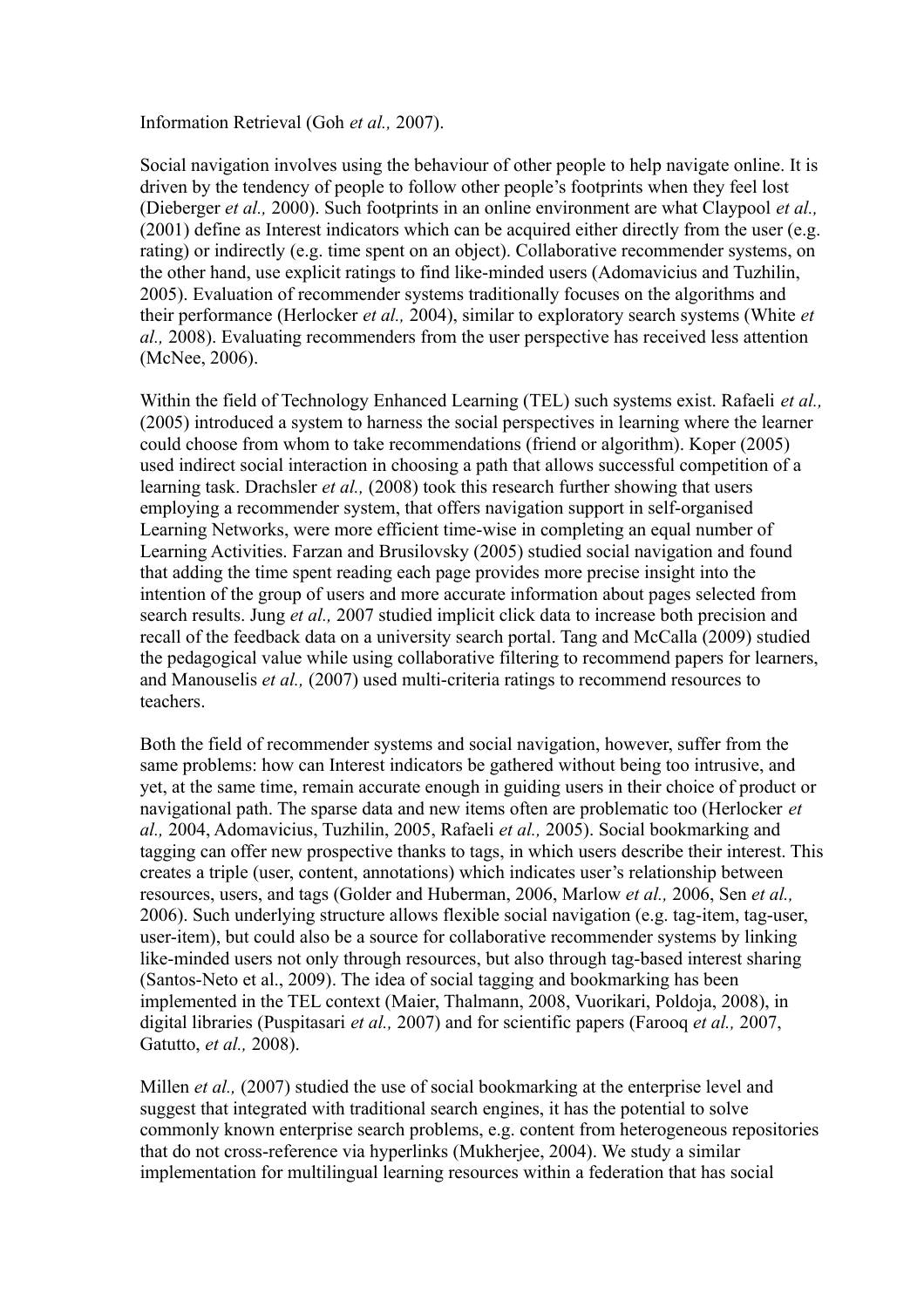bookmarking and tagging features (Vuorikari & Van Assche, 2007). Our aim is to study such a hybrid system to understand how it is used, how different variables are interconnected, and finally, how the behaviour of previous users could be leveraged to support and enhance the discovery process of educational resources for all users of the system*.*

From previous studies (e.g. McGormick *et al.,* 2004, Vuorikari and Koper, *submitted*) we have evidence that users of educational content use cross-boundary resources to a certain extent, but their reuse remains rather low.

In this study our specific questions focus on the efficiency of resource discovery and how we can support the users in discovering cross-boundary resources. We have defined our two hypotheses as following:

*H1*: The search methods that take advantage of Social Information Retrieval yield more relevant resources with less effort from the users than the methods based on conventional text based search.

*H2*: The users who take advantage of Community browsing discover more cross-boundary learning resources than those who use conventional text base search.



Figure 1. Learning resource lifecycle (Van Assche, Vuorikari, 2006)

We focus on a specific moment in the lifecycle of a learning resource, namely when the user discovers the learning resource and evaluates whether it matches with the information seeking need at hand (Figure 1).

In the following section we introduce the study methodology and the data set. The next section focuses on the results followed by the discussion. The paper is concluded with an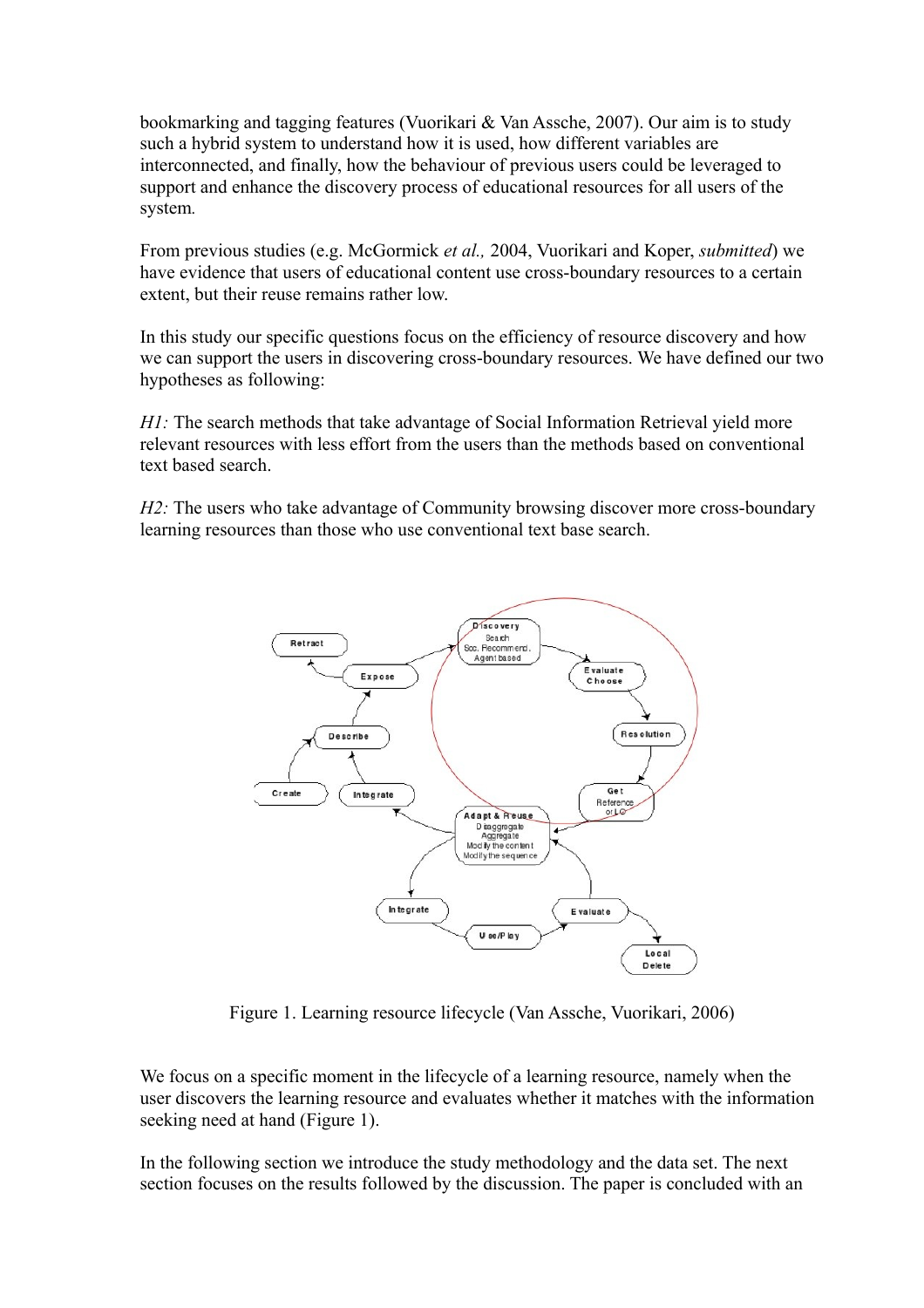outlook for future work.

# *2. Context of the study and its method*

The portal that we study makes open educational resources available from 19 content providers from Europe and elsewhere. These resources exist in different languages and conform to different national and local curricula. The portal, developed in the MELT project (Figure 2), offers three different categories of searches (Millen *et al.,* 2006).

| $\ddot{\phantom{1}}$<br>Language<br>GO<br>÷<br><b>Subject</b><br>Age range:<br>$\mathbb{R}$ :<br>$\left  \cdot \right $                                                                                                                   | Welcome to the Learning Resource Exchange (LRE) portal for schools where you can find open educational<br>resources and assets from many different countries and providers, including 16 Ministries of Education.<br>How to register?<br>How to search?<br>What?<br>31333 Resources<br>104798 Assets<br><b>19 Providers</b>                                                       |                                                               |
|-------------------------------------------------------------------------------------------------------------------------------------------------------------------------------------------------------------------------------------------|-----------------------------------------------------------------------------------------------------------------------------------------------------------------------------------------------------------------------------------------------------------------------------------------------------------------------------------------------------------------------------------|---------------------------------------------------------------|
| <b>Cyric</b><br>Find by tags<br>állatok angol kicsiknek animals<br>cnice efl english fun games<br>geschiedenis<br>grammar<br>interactive kémia kirjandus<br>melt<br>koolielu<br>Latijn<br>selection<br>picture<br>promethean<br>quiz Rome | Most bookmarked<br>Featured<br><b>Travel well</b><br>*****<br>Hydroelectric power [no]<br>3 <sup>o</sup><br>Tags: interactive melt selection interactive<br>Keywords: hydroelectric power<br>and Least Lin.<br>Resource type: exploration, application<br><b>Description:</b> Learn the principles behind the production of electricity<br>Creative Commons Licence: (?) (\$) (=) | Rate<br>View details<br>Add to<br>favourites<br>Report        |
| Romein<br>Romeinen<br>vocabulary worksheet<br>>> See more tags<br>>> Jump to tag:<br>GO<br>(*) Returns only resources tagged<br>by users.                                                                                                 | *****<br>Addisjon [no]<br>$2\circledcirc$<br>Tags: melt selection interactive kümnendmurrud liitmine<br>Keywords: addisjon<br>Resource type: drill and practice, exploration, web page<br>E<br>Description: Øv på å legge sammen desimaltall. Hvor lenge klarer du<br>100%?<br>Creative Commons Licence: (6) (5) (=)                                                              | Rate<br><b>View details</b><br>Add to<br>favourites<br>Report |
| <b>Find by subject</b><br>Art<br><b>Biology</b><br>Chemistry<br><b>Citizenship</b>                                                                                                                                                        | *****<br>Loudspeaker [no]<br>Tags: interactive melt selection<br>Keywords: loudspeaker, light, soundwaves, music<br>Resource type: exploration, application<br>lin<br>Description: How does a loudspeaker work? The illustration shows the<br>$(\ldots)$                                                                                                                          | Rate<br>View details<br>Add to<br>favourites<br>Report        |

### **Figure 2. Melt portal.**

Explicit search: comprises the traditional search box with text and filtering options based on multilingual metadata. "Find by subject" offers browsing through pre-defined categories. The results are shown on the Search Result List (SRL) with metadata and annotations, if available.

Community browsing: these are social navigation features such as accessing resources through tagclouds and specific lists of most bookmarked resources, but also "pivot browsing" which means using tags or usernames as a means to reorient browsing. Figure 2 shows examples such as the multilingual tagcloud and different tabs (e.g. most bookmarked).

Personal search: Looking for bookmarks from one's own personal collection of bookmarks (MyFavourites).

In this study, Social Information Retrieval methods mean all the Community browsing features, and also comprise of retrieved resources that contain user-generated Interest indicators. These are Interest indicators like a rating on a scale 1 to 5 ( $1 =$ "of no use" to 5="very useful") or a bookmark with tags (called Favourites). These public annotations are also called *contributing actions*. By clicking on the link the user plays a resource and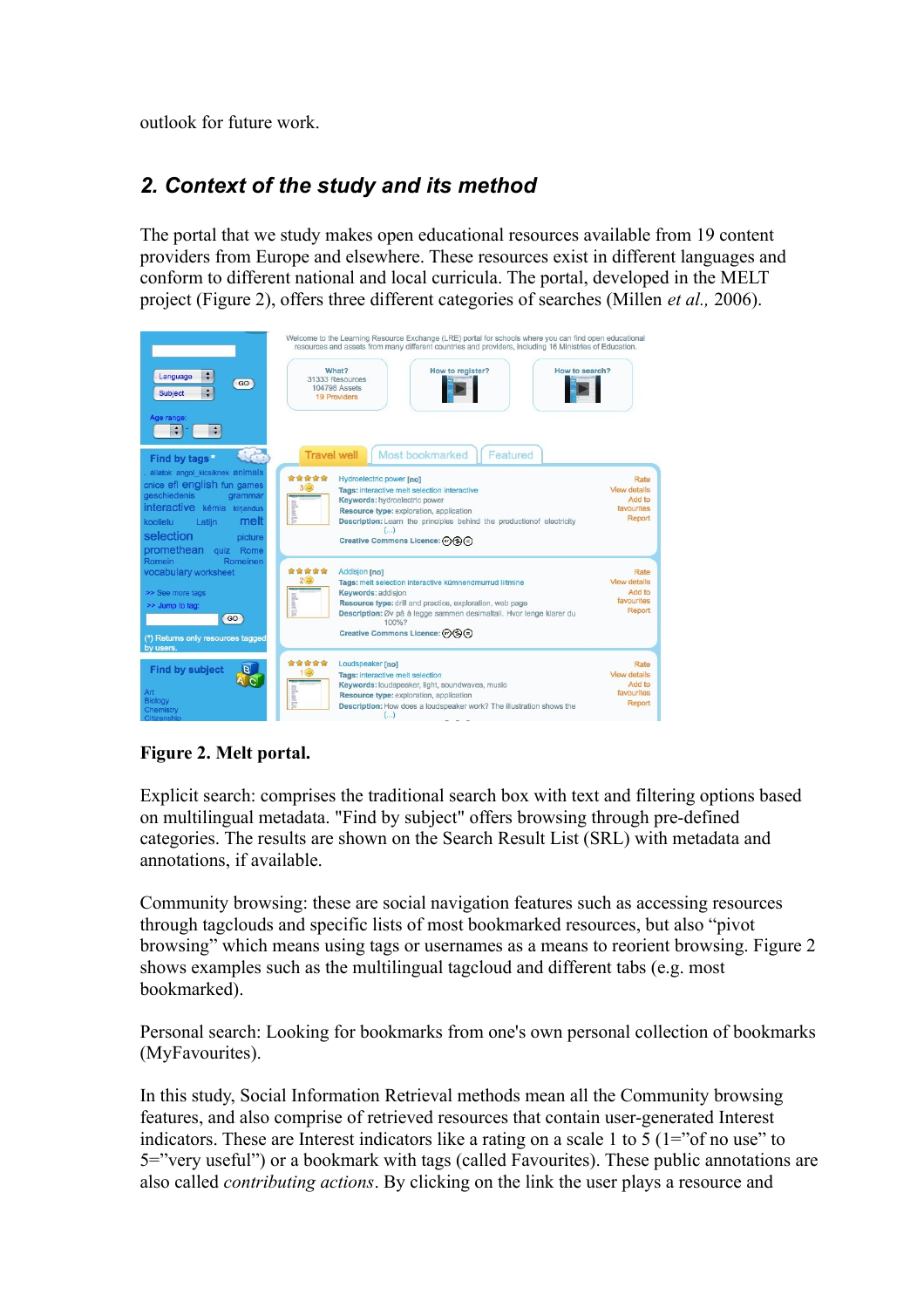generates click-through which is an implicit Interest indicator. We use the term "crossboundary discovery" when the user bookmarks or rates resources that come from different country than she does and that are in a language other than that of the user's mother tongue.

We use the following metric for relevance: when a resource is added in the Favourites, or the resource is rated with the value of 3 or greater. Such relevance represents the relationship between the object and the information need, as perceived by the user. We do not focus on the other types of relevance, such as the query and object match or topical relevance (Borlund, 2003). With "less effort from the user" we mean that users will play and annotate relevant resources with less search effort (i.e. the number of executed searches).

## **2.1 Description of the data**

We have defined our own logging scheme for users' attention metadata, exportable in a Contextual Attention Metadata compliant format (Najjar *et al.,* 2007). It was first used on the Calibrate pilot and now we redefined the scheme to cover a range of contributing actions and social search. Table 1 describes the scheme that includes 3 main units: the resources, the user and user's action. The latter includes three main categories: search, click and contributing actions. Each time a user arrives on the portal, a new session is started, regardless if the user logs in. Table 1, for example, shows that metadata about "languages" is gathered for the resource, the user (mother tongue and spoken languages) and for the tags.

| <b>Metadata</b> | <b>Unique ID</b> | Languages | <b>Location</b> | Time stamp   | <b>Other metadata</b>                                     |
|-----------------|------------------|-----------|-----------------|--------------|-----------------------------------------------------------|
| 1. Resources    | X                | X         |                 |              | LRE Application profile                                   |
| 2. Users        | X                | X         |                 | X            | Country, school, topics<br>of interest.                   |
| 3. Actions      |                  |           |                 |              |                                                           |
| 3.1 Session     | X                |           |                 | X            | ID, if logged in.                                         |
| 3.2 Search      |                  |           |                 | $\mathbf{x}$ | Type of search:<br>advanced, browse<br>topics, tag search |
| 3.3 Click       |                  |           | X               | X            | The LO, tag, rating,<br>other user clicked on             |
| 3.4 Bookmark    | X                |           | X               | $\mathbf{x}$ | User ID, LO ID                                            |
| $3.5$ Tag       | X                | X         | X               | X            | User ID, LO ID                                            |
| 3.6 Rate        | X                | X         | X               | X            | User ID, LO ID, value,<br>comment                         |

**Table 1. Logging scheme on the portal to capture users' attention metadata. LO stands for Learning object (resource).**

The registered users, mostly primary and secondary teachers, were invited to use the portal after an initial pilot. They came from 11 different European countries (Austria, Belgium, Estonia, Finland, France, Germany, Greece, Hungary, Slovenia, Sweden and United Kingdom).

The attention metadata logs were collected from the period of Oct 1 to Dec 18 2008. After excluding the project staff and users who did not search and click resources, we were left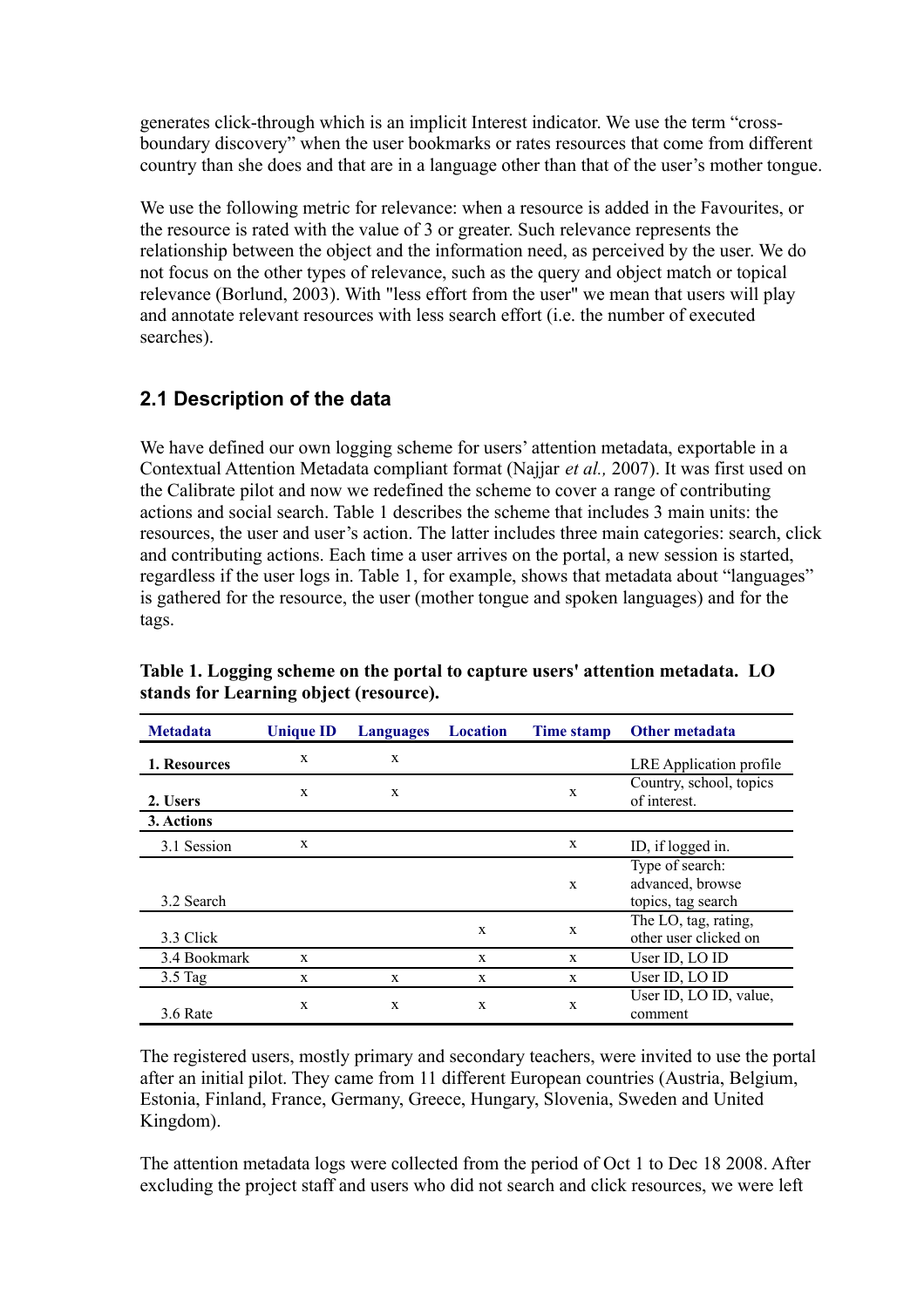with 82 users who had clicked at least on one resource. Table 2 presents the data used for this study which include registered users (82), but also sessions from unregistered users.

|                       | <b>Sessions</b> | <b>Executed</b><br>searches | All<br><b>plays</b> | <b>Distinct re-</b><br>sources played | <b>Distinct resources</b><br>bookmarked and rated |
|-----------------------|-----------------|-----------------------------|---------------------|---------------------------------------|---------------------------------------------------|
| Unregistered users    | 2036            | 7846                        | 1854                | 1547                                  | Not available to users                            |
| Registered users (82) | 310             | 1863                        | 974                 | 687                                   | 394                                               |

**Table 2. Data description of all recorded attention and actions included in the study.**

During the pilot, a selection of more than 30 000 distinct resources was made available. 565 resources (less than 2% of all resources) had been annotated prior to the period of study by the project staff. Figure 3 shows that the growth of new users and tags follow one another. Farooq *et al.,* (2007) explain that linear tag growth suggests that the tag vocabulary is still maturing and has not yet reached its relatively stable stage, where the tag growth diminishes over time (Marlow *et al.,* 2006), a view that we also adopt for our system.



Figure 3. Tag and user growth in MELT. The portal was not in use of the summer months.

### **2.2 Data processing**

We tested the normality of our data using the Kolmogorov-Smirnov test, which indicates a highly significant deviation from normality. As the assumption of normality was not tenable, we used methods for non-parametric data (e.g. Kendall tau). For testing the association between the type of search and the number of actions that followed, we used the Pearson Chi-Square test  $(p<0.001)$ .

## *3. Results*

We first give descriptive results on our three main actions: how do users search, play and contribute, and then look how new resources generated clicks and annotations. Following,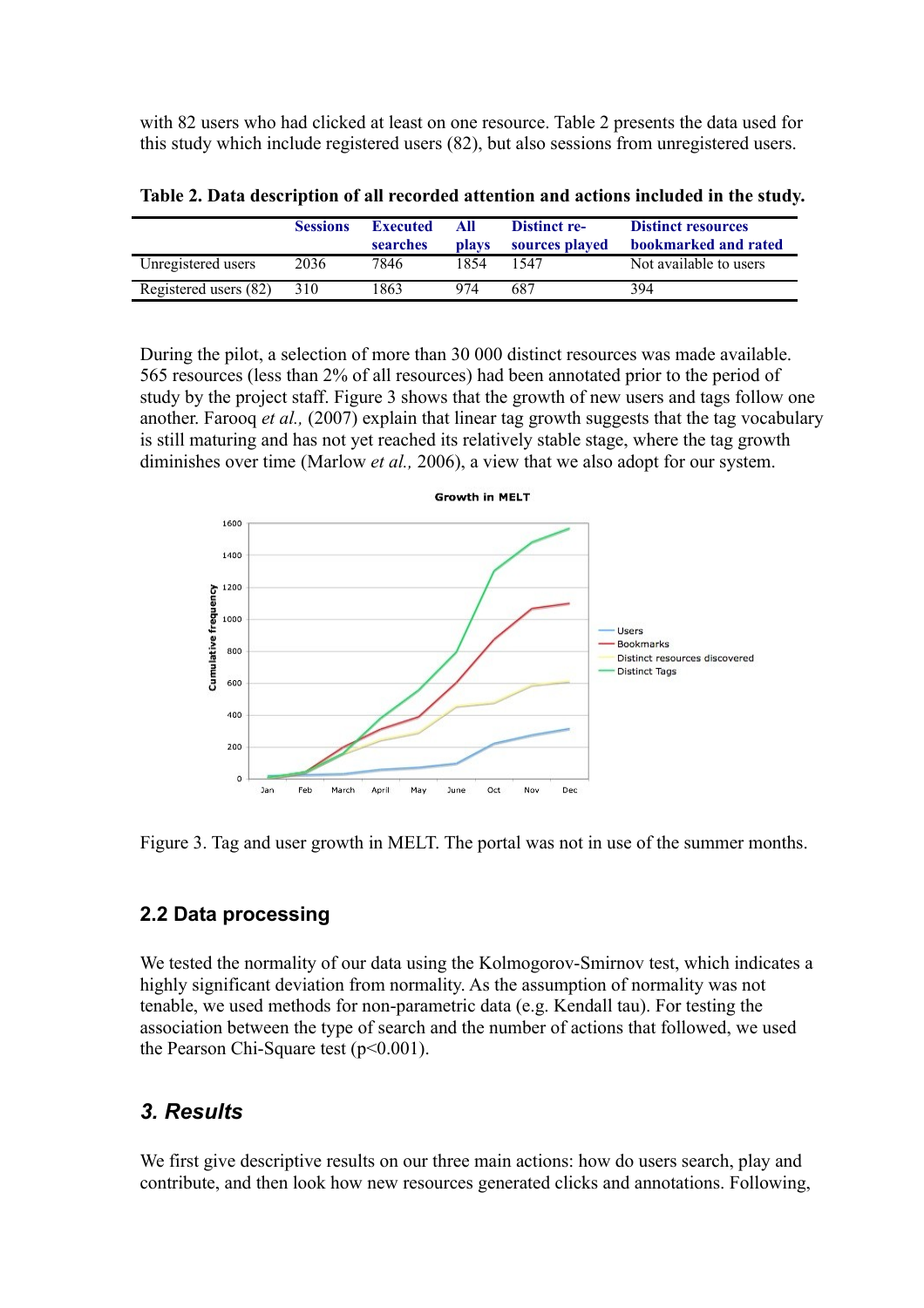we present the model of the process that produced this data and then focus on our two hypotheses.

## **3.1 Descriptive results**

#### **Search**

We found three main groups of search behaviour among the registered users; the ones who only used Explicit (47%) or only Community browsing features (6%) and about half of the users who used mixed methods (47%). Of all searches executed on the portal, 82% were Explicit methods (53% advanced searches; 29% browsing by discipline) and 18% Community browsing.

#### **Click-through**

Users generate click-through when they "play" a resource. Counting all click-through from all users, 1547 distinct resources were played 2828 times. Different user behaviour was observed among registered users: 52% played resources only on the Search result list, 10% only in Community browsing areas, and the rest (38%) in different parts of the portal.

Table 3 shows that 69% of the click-through was generated on Search result list on resources with no Interest indicators, whereas 31% of the click-through came from resources that had Interest indicators. As our Explicit search function does not take advantage of Interest indicators, we consider the latter to be an outcome of Social Information Retrieval.

| <b>Click-through</b>    | <b>Registered users</b> | <b>Other</b> | All  | %     |
|-------------------------|-------------------------|--------------|------|-------|
| Search Result List      | 728                     | 1235         | 1963 | 69.4% |
| Search Result List with |                         |              |      |       |
| Interest indicators     | 40                      | 85           | 125  | 4.4%  |
| Tagcloud                | 103                     | 124          | 227  | 8.0%  |
| "Travel well" list      | 68                      | 300          | 368  | 13.0% |
| Favourites              | 20                      | 34           | 54   | 1.9%  |
| "Most bookmarked" list  | 15                      | 76           |      | 3.2%  |
| <b>Grand Total</b>      | 974                     | 1854         | 2828 | 99.9% |

#### **Table 3. Amount and percentages by areas of the portal where click-through was generated.**

#### **Annotations**

77% of registered users who played resources also annotated them: 44% both rated and tagged resources, whereas 33% only rated or tagged resources. Table 4 shows that users rated and bookmarked very similarly. Two users out-performed others with 120 and 108 annotations. In general, the ratings are positive; 84% voted 3 or greater ( $\geq 3$ ) and only 16% of ratings indicate a resource "of no use" (=1 or 2).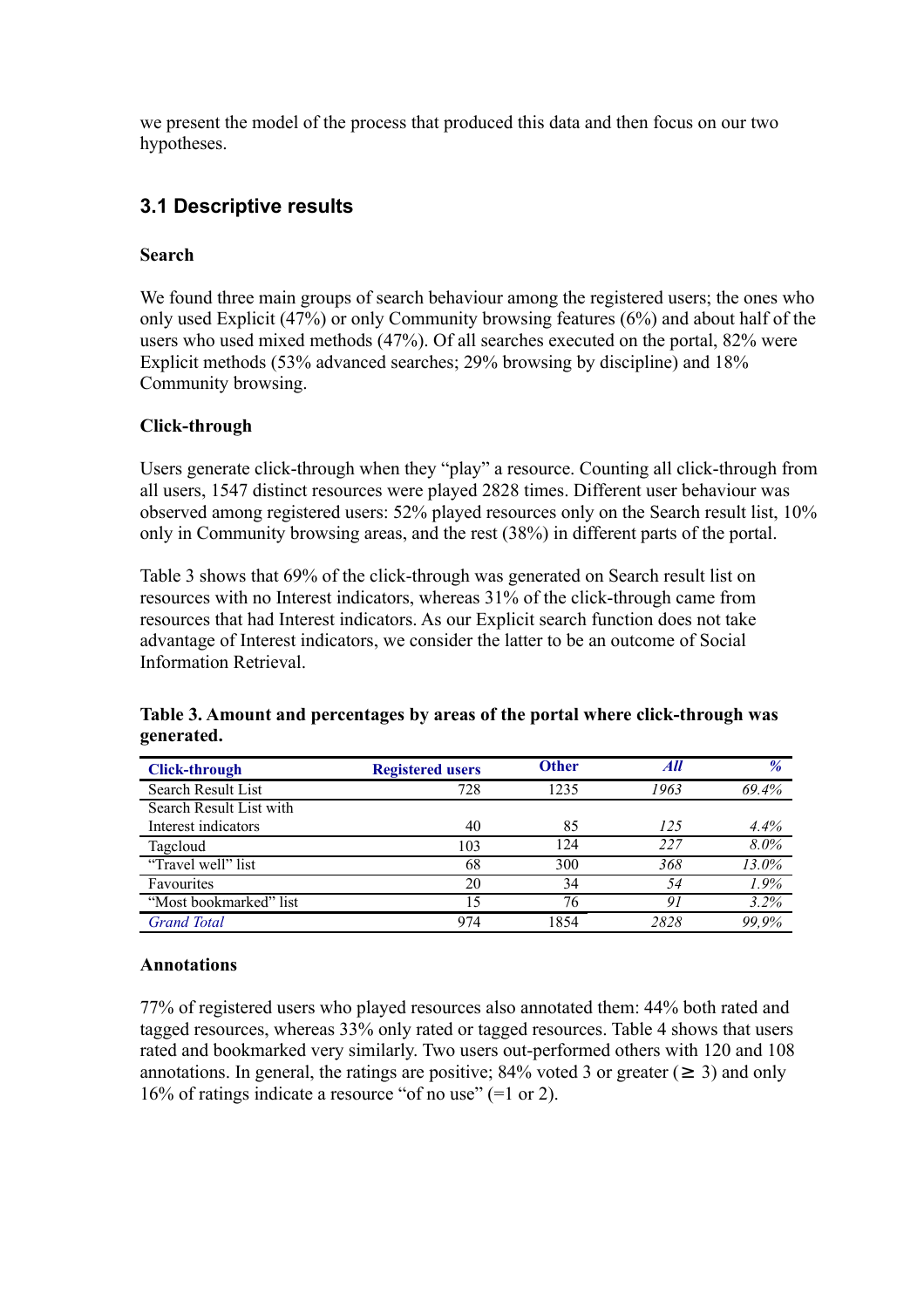| <b>Annotations:</b>                      | <b>Bookmarks and tags</b> | <b>Ratings</b>        |
|------------------------------------------|---------------------------|-----------------------|
| <b>Users</b>                             | 48                        | 46                    |
| Number of actions                        | 350                       | 384                   |
| Number of tags                           | 1507                      | Rating $\geq$ 3 (84%) |
| Minimum of actions                       |                           |                       |
| Maximum of actions                       | 65                        | 56                    |
| Mean of bookmarks                        | 7.29                      | 8.34                  |
| Median                                   |                           |                       |
| Mode                                     |                           |                       |
| <b>Standard Deviation of annotations</b> | 12.19                     | 12.53                 |

**Table 4. Descriptive statistics and distribution of bookmarks and tags.** 

Annotations took place in different parts of the portal: 40% of users only annotated resources in the Search result list, 24% only in Community browsing parts of the portal and 36% of users annotated in both places, which resulted in most of annotations (70%). Most resources that were annotated (67%) had no previous annotations and were found through Explicit search (Table 5).

#### **Table 5. Place of the portal where annotations took place.**

|                                   | Bookmarks obtained after | Ratings done in |
|-----------------------------------|--------------------------|-----------------|
| Explicit search no annotations.   | 236(67%)                 | 258 (67%)       |
| Explicit search with annotations. | 49 (14%)                 | 26(7%)          |
| Community browsing                | 65(19%)                  | 85 (22%)        |
| Personal Search                   | n/a                      | 15 (4%)         |

#### **Interest indicators, click-through and contributions**

We found a tendency that resources with Interest indicators generated more actions: 14% of all played resources that had Interest indicators generated 29% of all plays. Table 6 shows that we found a small correlation coefficient between resources that had existing Interest indicators and bookmarking action  $(0.329, p<0.01)$ , similarly between actions play and bookmark (0.327,  $p<0.01$ ) and some between bookmark-rate (0.300,  $p<0.01$ ). These correlations between actions can be further studied for generating implicit Interest indicators that are less intrusive for users.

| <b>Correlation coefficient between</b>           | <b>Kendall Tau</b> |
|--------------------------------------------------|--------------------|
| Resource w/Interest indicators – bookmark action | (0.329, p<0.01)    |
| Click-through -bookmark action                   | (0.327, p<0.01)    |
| Bookmark action –rate action                     | (0.300, p<0.01)    |
| Resource w/Interest indicators and click-through | (0.253, p<0.01)    |
| Click-through –rate action                       | (0.233, p<0.01)    |
| Resource w/Interest indicators and rate action   | (0.196, p<0.01)    |

**Table 6.** Correlation coefficient between different actions.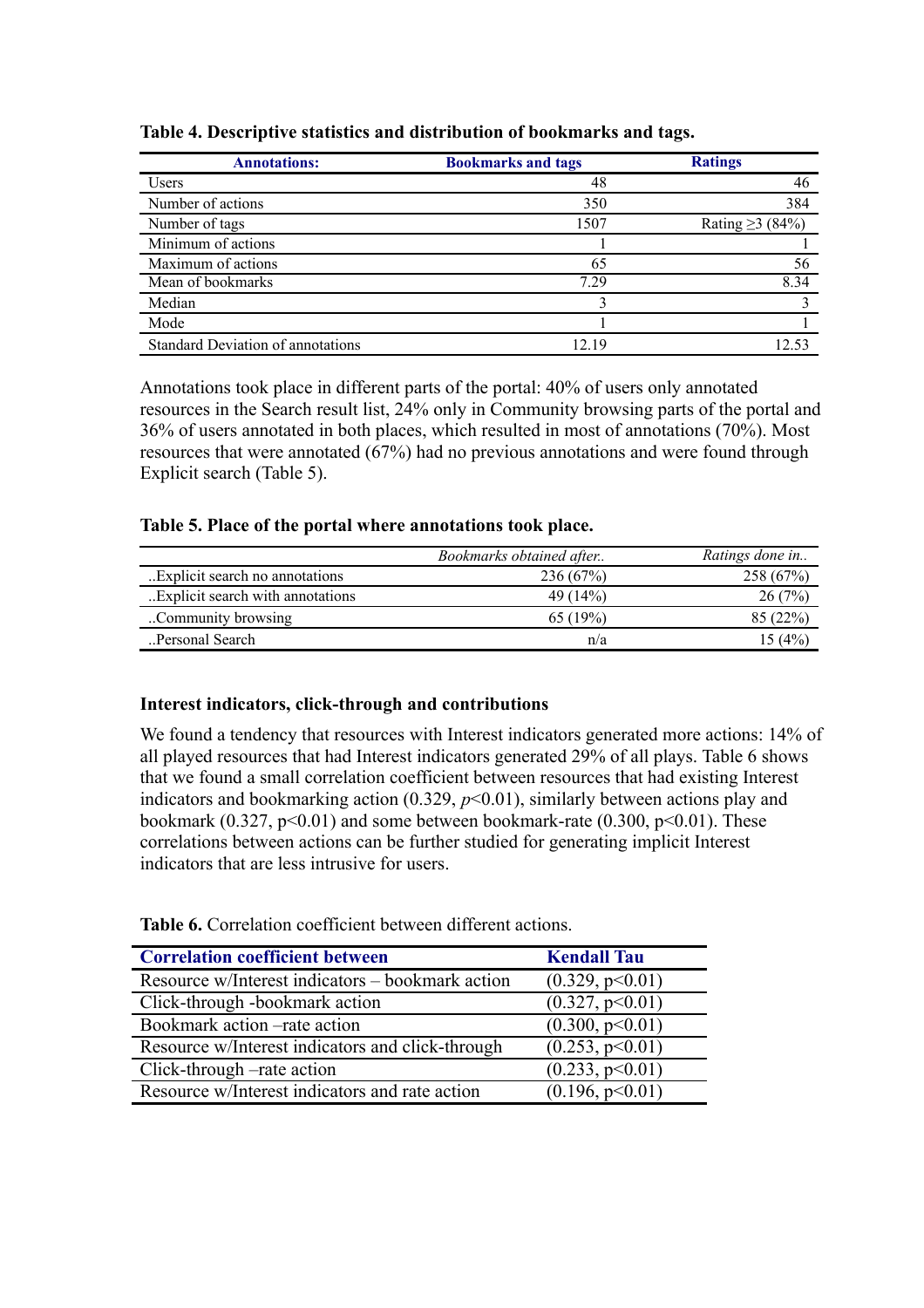## **3.2 Modelling users' actions: ecology of social search**

A model was created of the process that produced the above described data to study how processes are interlinked (i.e. ecology); for example, how newly created annotations become part of the search process where users interact and eventually annotate them.

Figure 4 shows authenticated and unauthenticated users on the portal and the percentage of their actions by each category (search-play-contribute). In principle, these two groups search rather similarly: Explicit search is preferred by both groups and Community browsing methods account for 21% of all search actions.

When looking into details, the main difference is that the unauthenticated users tend to explore resources through browsing (51%): 30% browse by discipline and 22% Community browsing, whereas the authenticated users browse less (38%), but additionally use Personal search (9%). The Pearson Chi-Square test was significant (*p*<0.001) for these differences.



Figure 4. Users consume and contribute: orange indicates actions of play after Explicit search, whereas light green indicates actions of ply after Community browsing, which are explained in Section 2. Grey actions contribute to the portal's social search ecology.

Users play resources differently, unauthenticated users play 71% of resources in the Search Result list (SRL) after an Explicit search and 29% in Community browsing areas. Authenticated users, on the other hand, play 79% of resources in the SRL and only 21% in Community browsing areas. The Pearson Chi-Square test was significant (*p*<0.001) for these differences.

Only users who are authenticated to the system can contribute. Out of all the actions recorded in the system, contributing actions amount to16%. Most contributing actions are annotations (67%) on newly discovered resources, whereas 33% is generated in the Community browsing areas on resources that have previous annotations. The annotations are generated following a rather regular pattern (grey boxes in Figure 4), however, for ratings, a small amount is created in the user's Favourites.

The model shows that the annotation (i.e. Interest indicators) play an integral part in creating a social search ecology and offer more diverse ways to discover resources. 16% of all the search-play-annotation actions contribute to this ecology, which are used to create novel ways to discover resources. 21% of all search actions took advantage of these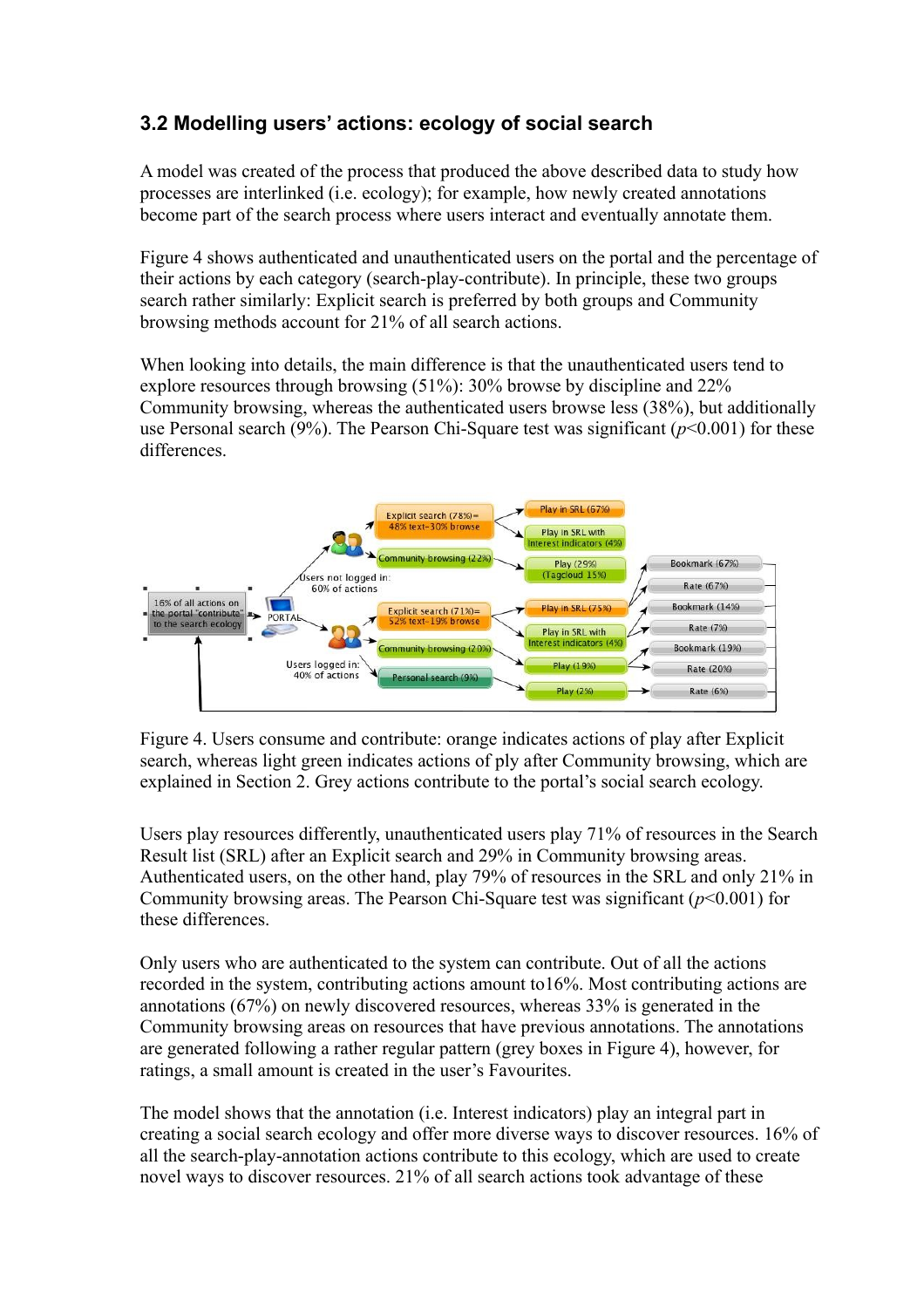features, and they supported 31% of plays. Our finding points to the same direction as Glahn *et al.*, (2008) who found that accessing of tagged resources is independent from the contribution level of a participant. However, we did not find that all participants use tags similarly while searching or accessing tagged resources: we observed different search preferences by users.

## **3.3 Measure of efficiency: Search-play-contribute ratio (H1)**

*Hypothesis 1 (H1)* states that the search methods based on Social Information Retrieval yield more relevant resources with less effort from users. We use the above model to create a measure to test our hypothesis by studying the ratio between search, play and contributing actions from users who were authenticated on the portal. We are inspired by the Clickthrough rate that measures the success of an online advertising campaign. The rate can be obtained by dividing the number of users who clicked on an advertisement by the number of times it was delivered (e.g. Ward and Kirthi, 2007).

Our application of the efficiency measure shows how many search actions it takes to play and/or annotate a resource. For both search methods we created the following efficiency ratios: search-play, search-rate (3 or higher), search-bookmark, play-rate (3 or higher), and play-bookmark. The lower the figure the better, as it indicates the number of search actions that it takes the user to achieve the goal.

Table 7 presents the two baselines against which we measure. *Explicit search* indicates the results from a text-based search excluding the plays on resources that contained Interest indicators (i.e. ratings, tags). *Community browsing* indicates the results from tagcloud, lists and pivot browsing. *SIR methods*, against which we measure the efficiency, include results from *Explicit search* with Interest indicators (i.e. ratings, tags) *and* from *Community browsing*. On the top row, different ratios for actions are indicated, e.g. how many searches does it take to play a resource (2.1 Explicit searches to one play). An *Efficiency rate* for each search method is displayed, which is an average of all ratios. This allows for quick comparison. Lastly, *Explicit search (comparison)* reports the same ratios from another portal where no Interest indicators were made public (see Vuorikari, Ochoa, 2009). Comparing the two top rows we compare the efficiency of *Explicit search* with *Community browsing*. We find that the search-play, search-bookmark and play-bookmark ratio is almost identical using both methods, whereas Community browsing is more efficient for rating.

| <b>Actions for</b><br><i>authenticated</i><br>users in MELT | Search:<br>play ratio | Search:<br>rate $( \geq 3)$<br>ratio | Search:<br><b>bookmark</b><br>ratio | <b>Play:</b><br>rate $(\geq)$<br>ratio | <b>Play:</b><br><b>bookmark</b><br>ratio | <b>Efficiency</b><br>rate |
|-------------------------------------------------------------|-----------------------|--------------------------------------|-------------------------------------|----------------------------------------|------------------------------------------|---------------------------|
| Explicit search                                             |                       |                                      |                                     |                                        |                                          |                           |
| (baseline)                                                  | 2.1:1                 | 7.0:1                                | 6.4:1                               | 3.3:1                                  | 3.1:1                                    | 4.4                       |
| Community                                                   |                       |                                      |                                     |                                        |                                          |                           |
| browsing                                                    |                       |                                      |                                     |                                        |                                          |                           |
| (baseline)                                                  | 2.0:1                 | 5.3:1                                | 6.5:1                               | 2.6:1                                  | 3.2:1                                    | 3.9                       |
|                                                             |                       |                                      |                                     |                                        |                                          |                           |
| SIR methods                                                 | 1.7:1                 | 4.0:1                                | 3.7:1                               | 2.3:1                                  | 2.2:1                                    | 2.8                       |
| Explicit search                                             |                       |                                      |                                     |                                        |                                          |                           |
| (comparison)                                                | 0.5:1                 | 21.6:1                               | 113.1                               | $42.6 \cdot 1$                         | $22.2 \cdot 1$                           | 19.6                      |

|  | Table 7. Users' efficiency with different search methods on the MELT portal. |  |  |
|--|------------------------------------------------------------------------------|--|--|
|  |                                                                              |  |  |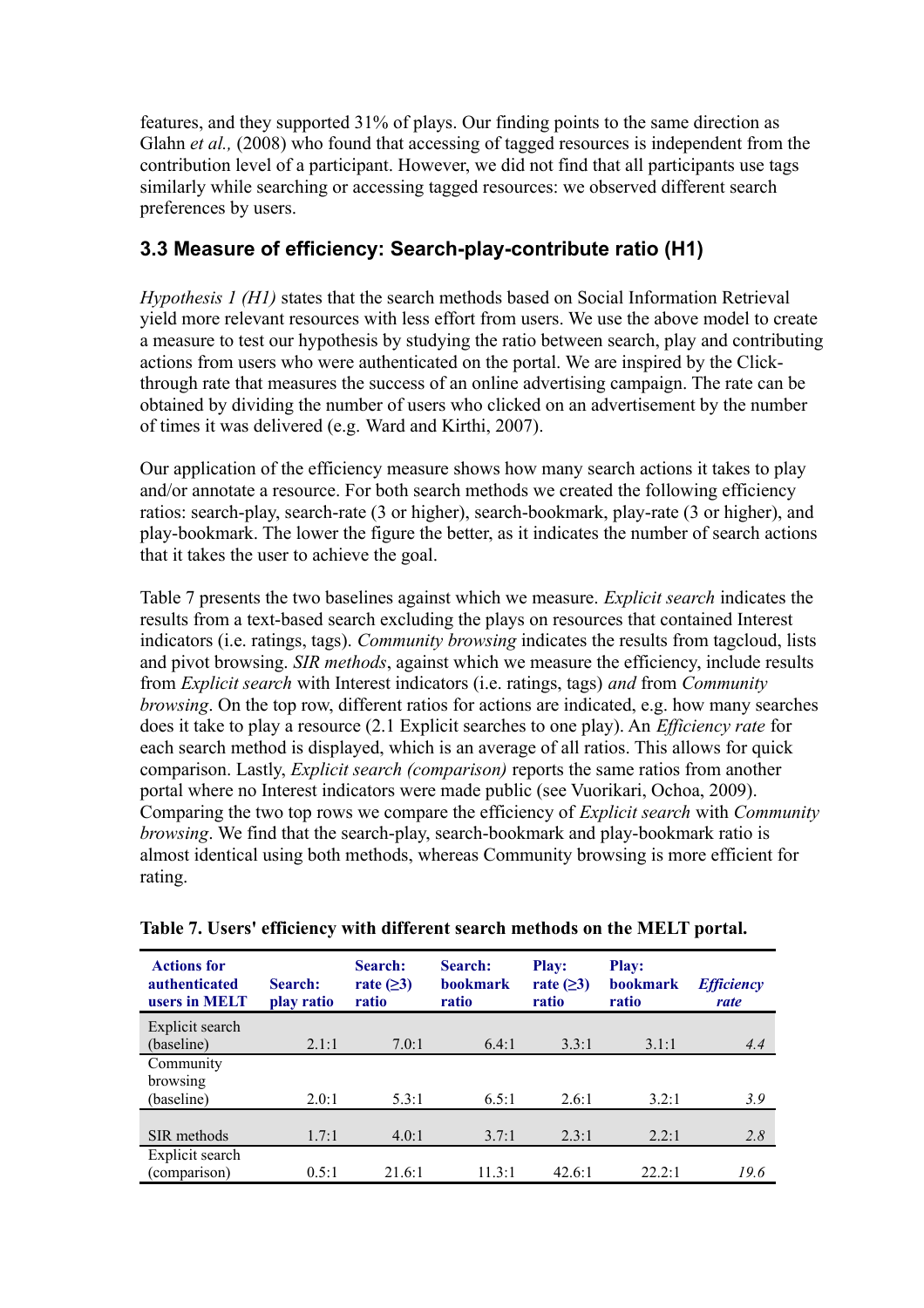Comparing the *Explicit search* baseline to *SIR methods* shows an efficiency gain, the *Efficiency rate* drops from 4.4. to 2.8. Search-rate ratio comes down from approximately 7 searches to 4 searches, whereas play-rate from 3 searches to 2 searches.

We conclude that on the MELT portal, *Explicit search* and *Community browsing* perform very similarly. However, *Explicit search* compared with *SIR methods* shows an efficiency gain of 1.6 units. For both the *Explicit search* data and SIR data, Pearson Chi-Square test was highly significant ( $p<0.001$ ). We thus conclude that the findings support *H1* and we can accept *H1*.

## **3.4 Discovery of cross-boundary resources (H2)**

*Hypothesis 2 (H2)* states that the users who use Community browsing discover more crossboundary learning resources. In addition to using the above measures, we add a component indicating the cross-boundary nature of a bookmark. To do this, we compared the country of the resource to that of the user and the language of the resource to that of the user's mother tongue as in Vuorikari and Koper (*submitted)*. Additionally, we created a "search method" profile and "cross-boundary resource profile based on bookmarks" for each user. These profiles are comprised of percentages of different search methods by the user, and the percentage of resources that cross national and linguistic boundaries.

57% of all bookmarked resources by users, total of 198, are cross-boundary discoveries (Table 8). Out of 48 users who bookmarked these resources, 40 had cross-boundary resources (i.e. 83% with cross-boundary profile and 17% with only national profile). This split reflects the goal of the portal which promotes the discovery of educational material from different countries. Such cross-boundary profiles are usually also "cross-repository" profiles, information of which can be used to make link structures between content in different repositories that otherwise is not cross-referenced via hyperlinks nor metadata.

#### **Table 8. Cross-boundary discoveries by users.**

|                | <b>Distinct LOs</b> |                         | <b>Distinct L0s w/SI</b> |        | "New" discoveries |      |
|----------------|---------------------|-------------------------|--------------------------|--------|-------------------|------|
| Cross-boundary |                     |                         |                          |        |                   |      |
| discovery      | 198                 | $(57\% \text{ of all})$ |                          | $37\%$ | 125               | (63% |

72% of these bookmarked cross-boundary resources were discovered in the Search result list as a result of Explicit search, whereas 28% were a result of Community browsing. Within Community browsing, 23% were discovered in the tagcloud and 5% chosen from the "Travel well" list. These findings show that most often users discover cross-boundary learning resources as a result of Explicit search, and when the resource is deemed relevant, they bookmark it in the Search result list. This finding from our current data points to the direction that *H2* cannot be supported, and prompts us to reject *H2*.

### *4. Conclusion*

In this paper we used empirical data in the form of attention metadata to track users' actions. We then use this data to model the ecology of social search of a learning resource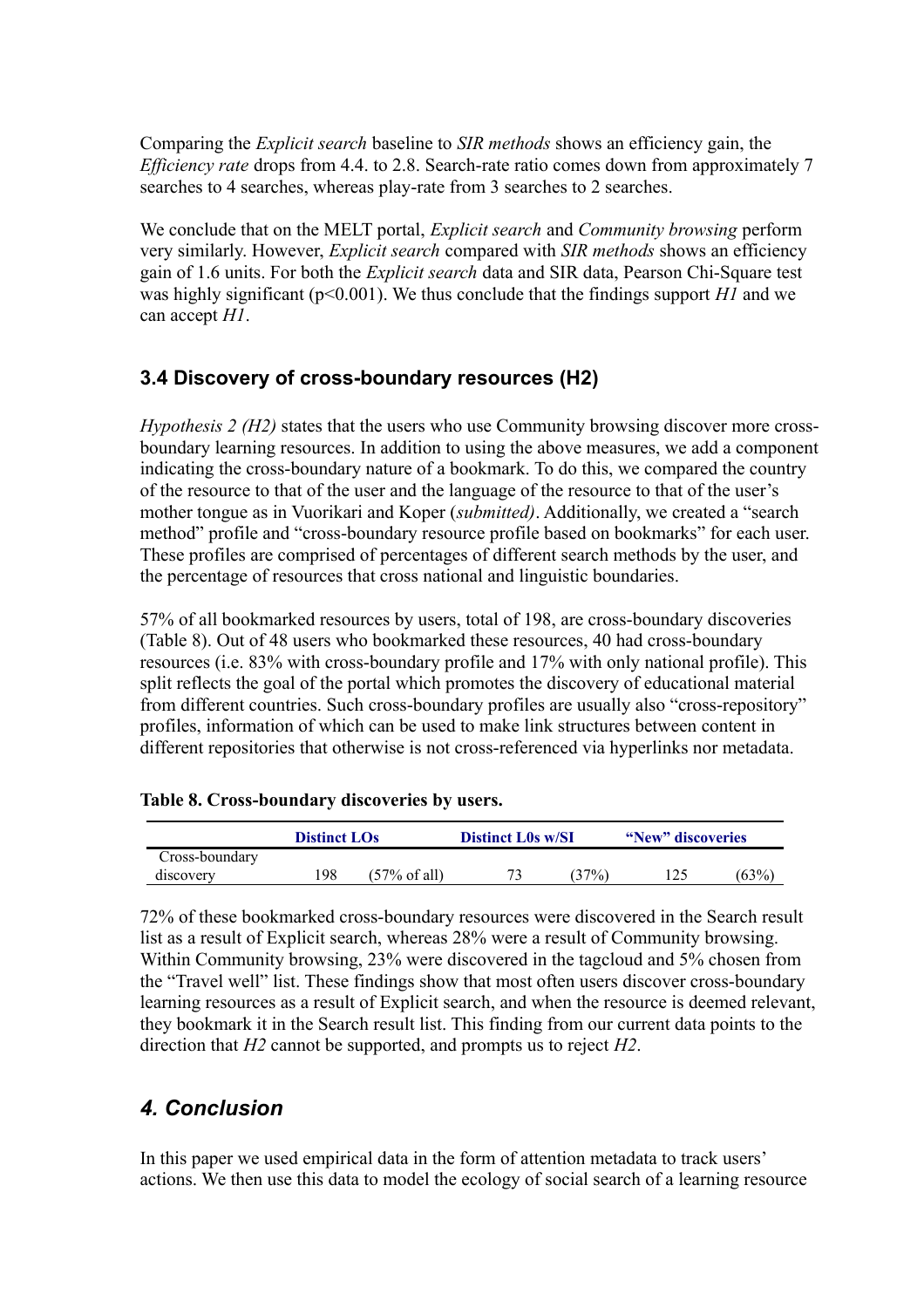portal integrated with a social bookmarking and tagging system. We conclude that Interest indicators have an important role as a part of the social search ecology, and we expect that studies into inter-relations of these variables will offer interesting further insights. By studying the cross-boundary discoveries, we find that users create underlying connections between resources that come from a number of countries and are in a variety of languages, which is important for bringing them under the umbrella of SIR methods.

*Hypothesis 1* was accepted showing that the search taking advantage of Social Information Retrieval (SIR) methods yield more relevant resources with less effort from the user. Despite this edge, users have a strong search preference for Explicit search methods (2/3 of all executed searches). These conventional search methods strongly proved their role in discovering new resources and thus also alleviating the "cold start problem". This also led us to reject our second hypothesis (H2): most cross-boundary resources are discovered using Explicit search. Encouraged by the H1, though, we believe that leveraging both implicit and explicit Interest indicators to support cross-boundary discovery (e.g. indicating the cross-boundary nature of resource discoveries, tag clouds filtered by language and by the country of users), and collaborative filtering methods for like-minded users based both on item and tag-based interests, are worth studying further.

A limitation in this research was that we studied a system that was still evolving. This has the positive effect of allowing us to revisit our SIR strategies for both cross-boundary and within-boundary discoveries to better support users. A second limitation is that as the study is based on server-side log-files, we have left out subjective measures such as user satisfaction or cognitive load while searching for cross-language content, which would also add important information in studying such system. Future studies should include testing wider range of SIR methods to leverage the underlying connections that users have created through social tagging and bookmarking between resources that originate from a number of repositories and are in a variety of languages.

### *References*

Adomavicius, Tuzhilin (2005), "Toward the Next Generation of Recommender Systems: A Survey of the State-of-the-Art and Possible Extensions", *IEEE Transactions on knowledge and data engineering*, Vol. 17 No.6.

Borlund, P. (2003), "The Concept of Relevance in IR", *Journal of the American Society for Information Science and Technology*, Vol. 54 No. 10, pp. 913-925.

Campbell, L. (2003), "Engaging with the learning object economy", Littlejohn, A. (Ed.) *Reusing Online Resources: A Sustainable Approach to e-learning,* Kogan Page Limited, London, pp. 35-45.

Cattuto, C., Schmitz, C., Baldassarri, A., Servedio, V. D., Loreto, V., Hotho, A., Grahl, M., and Stumme, G. (2007), "Network properties of folksonomies", *AI Commun*, Vol. 20 No.4, pp. 245-262.

Claypool, M., Le, P., Wased, M. and Brown, D. (2001), "Implicit Interest Indicators", *ACM Intelligent User Interfaces Conference* (IUI 2001), ACM, Santa Fe: New Mexico, pp. 33- 40.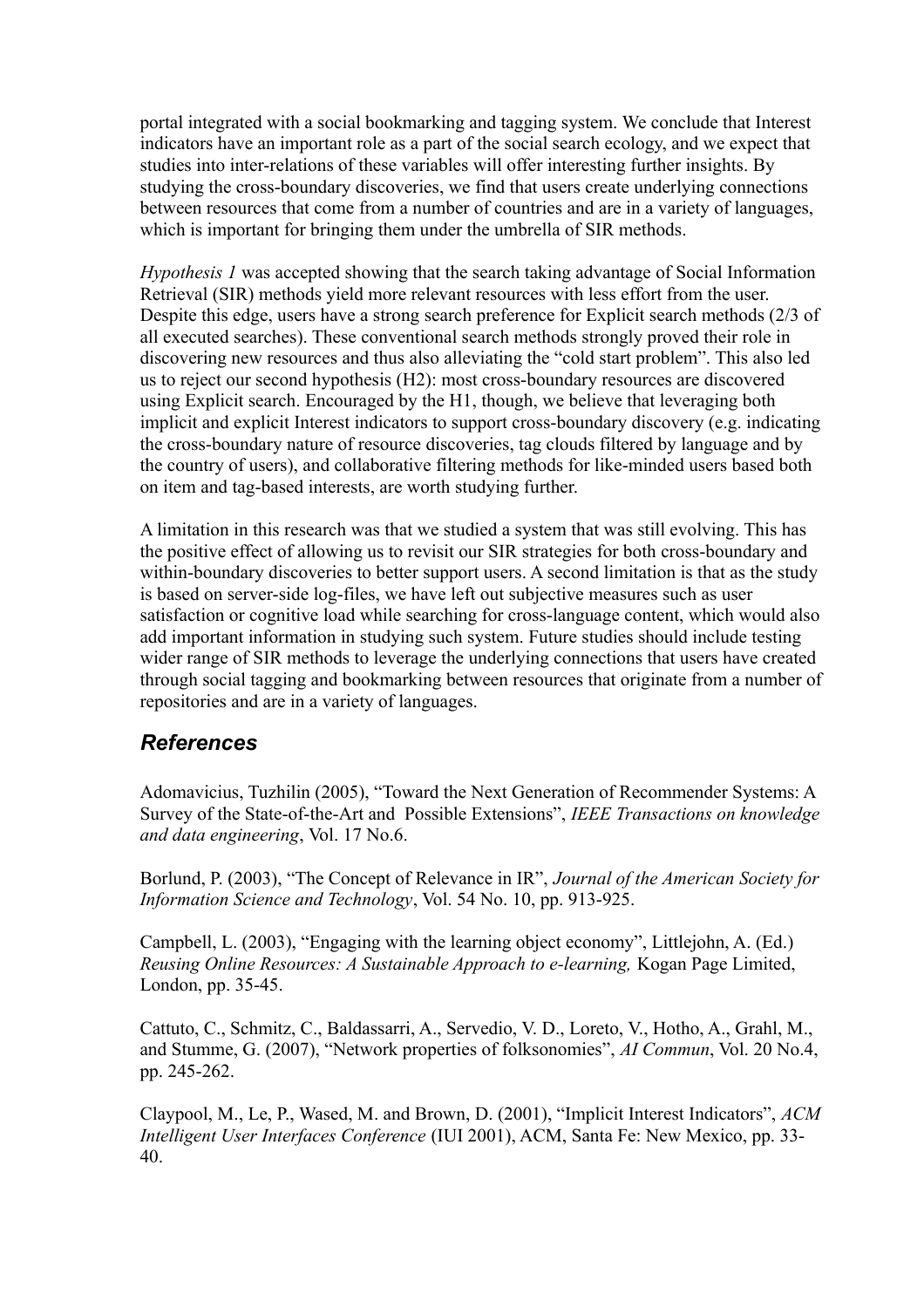Dieberger, A., Dourish, P., Höök, K., Resnick, P., and Wexelblat, A. (2000), "Social navigation: techniques for building more usable systems". *Interactions* Vol. 7 No.6, pp. 36- 45.

Drachsler, H., Hummel, H., Berg, B., Eshuis, J., Waterink, W., Koper, R. (2008), "Effects of the ISIS Recommender System for navigation support in self-organised Learning Networks". In *Proceedings of Technology Support for Self-Organized Learners* (TSSOL 2008), Salzburg, Austria.

Farooq, U., Kannampallil, T. G., Song, Y., Ganoe, C. H., Carroll, J. M., Giles, L. (2007), "Evaluating tagging behavior in social bookmarking systems: metrics and design heuristics", *Proceedings of the 2007 international ACM Conference on Supporting Group Work* (Sanibel Island, Florida, USA), pp. 351-360.

Farzan, R, Brusilovsky, P. (2005), "Social navigation support in e-learning: what are the real footprints", *Intelligent Techniques for Web Personalisation* (ITWP'05).

Glahn, C., Specht, M., Koper, R. (2008), "Implications of writing, reading, and tagging on web for reflection support in informal learning", In M. Specht, P. Dillenbourg, E. Duval (Eds), *Third European Conference on Technology Enhanced Learning EC-TEL 2008*, Springer, Berlin, Heidelberg.

Goh, D.H., Foo, S., "Preface", in Go D.H. & Foo S. (2007), *Social Information Retrieval Systems: Emerging Technologies and Applications for Searching the Web Effectively*, Hershey, PA: Idea Group Publishing.

Golder, S., Huberman, B.A. (2006), "Usage patterns of collaborative tagging systems", *Journal of Information Science,* Vol. 32 No.2, pp. 198-208.

Herlocker, J. L., Konstan, J. A., Terveen, L. G., and Riedl, J. T. (2004), "Evaluating collaborative filtering recommender systems". *ACM Trans. Inf. Syst*. Vol. 22 No.1, pp. 5- 53.

Jung, S., Herlocker, J. L., and Webster, J. (2007), "Click data as implicit relevance feedback in web search". *Inf. Process. Manage.* Vol. 43 No.3, pp. 791-807.

Koper (2005), "Increasing Learner Retention in a Simulated Learning Network using Indirect Social Interaction", *Journal of Artificial Societies and Social Simulation*. Vol. 8 No.2.

LRE Application Profile (2007). Learning Resource Exchange Application Profile. European Schoolnet. http://fire.eun.org/.

Maier, R., Thalmann, S. (2008), "Institutionalised collaborative tagging as an instrument for managing the maturing learning and knowledge resources", *International Journal of Technology Enhanced Learning*. Vol. 1 No.½.

Manouselis, N., Vuorikari, R., Van Assche, F. (2007), "Simulated Analysis of MAUT Collaborative Filtering for Learning Object Recommendation", *Proceedings of the 1st Workshop on Social Information Retrieval for Technology-Enhanced Learning,* Crete,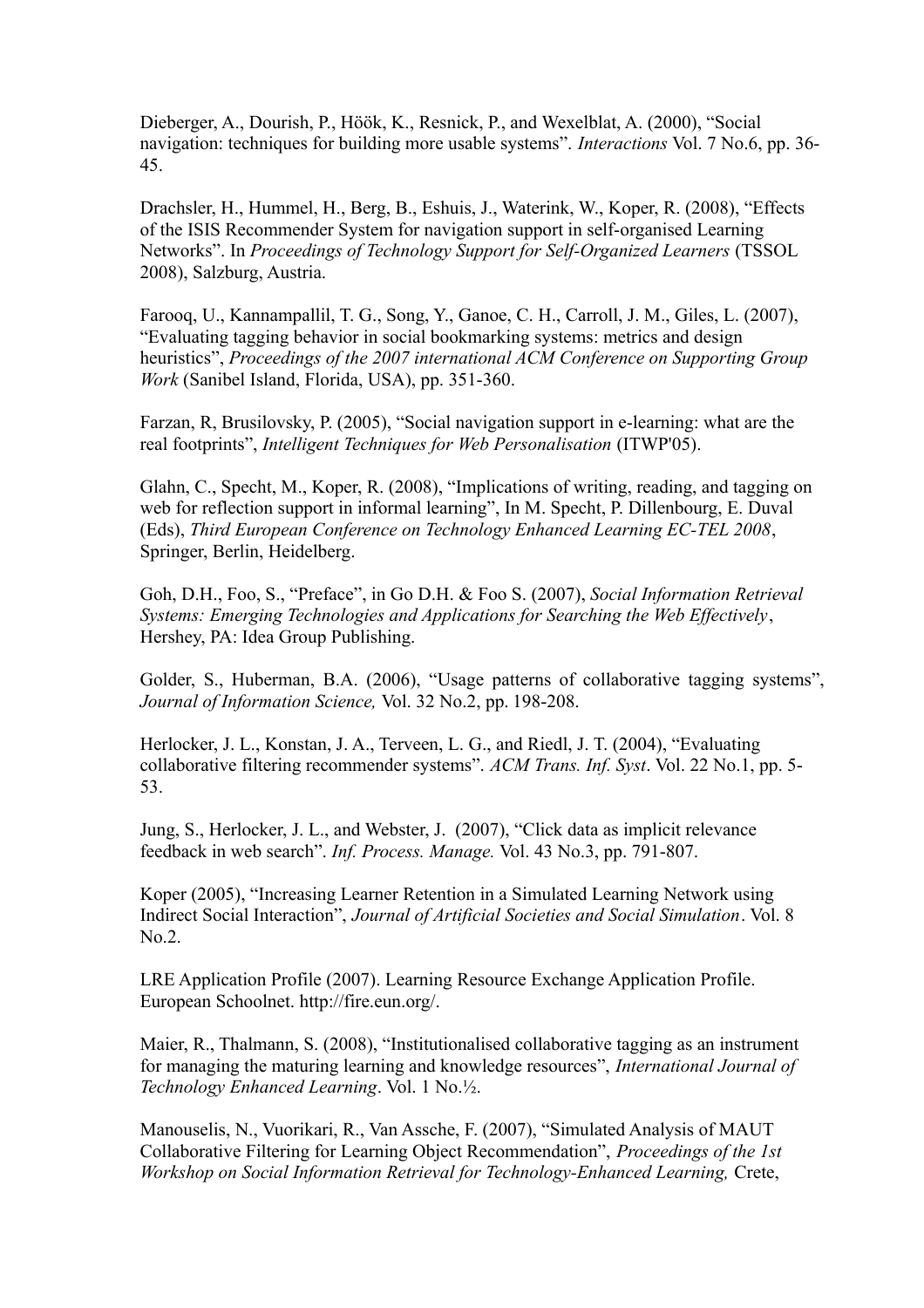Greece. CEUR, 307.

Marlow, C., Naaman, M., boyd, d., Davis, M. (2006), "HT06, Tagging Paper, Taxonomy, Flickr, Academic Article, To Read", *Proceedings of the seventeenth conference on Hypertext and hypermedia*, Odense, Denmark, pp. 31-40.

McNee, S., Meeting User Information Needs in Recommender Systems. *Ph.D. Thesis*, University of Minnesota, Minneapolis, MN, 2006.

McGormick, R., Scrimshaw, P, Li, N., Carmel, C. (2004) *Celebrate Evaluation, Deliverable 7.2*, European Schoolnet. [http://celebrate.eun.org/eun.org2/eun/Include\\_to\\_content/celebrate/file/Deliverable7\\_2Eval](http://celebrate.eun.org/eun.org2/eun/Include_to_content/celebrate/file/Deliverable7_2EvaluationReport02Dec04.pdf) [uationReport02Dec04.pdf](http://celebrate.eun.org/eun.org2/eun/Include_to_content/celebrate/file/Deliverable7_2EvaluationReport02Dec04.pdf)

MELT, [http://info.melt-project.eu,](http://info.melt-project.eu/) the public portal at [http://lreforschools.eun.org](http://lreforschools.eun.org/)

Millen, D., Yang, M., Whittaker, S., Feinberg, J. (2007), "Social bookmarking and exploratory search". In L. Bannon, I. Wagner, C. Gutwin, R. Harper, and K. Schmidt (eds.). *ECSCW'07: Proceedings of the Tenth European Conference on Computer Supported Cooperative*. Work, pp. 24-28 September 2007, Limerick, Ireland

Mukherjee, R. and Mao, J. (2004), "Enterprise search: tough stuff", *Enterprise Search*, Vol. 2 No.4, pp. 36-46.

Najjar, J., Wolpers, M., Duval, E. (2007), "Contextualized Attentin Metadata - Personalised Access to Digital Resources", CAMA 2007 workshop report, *D-Lib Magazine*, Vol.13 No.9/10.

Puspitasari, F., Lim, E., Goh, D., Chang, C., Zhang, J., Sun, A., Theng, Y., Chatterjea, K., and Li, Y. (2007), "Social Navigation in Digital Libraries by Bookmarking", *Asian Digital Libraries, Looking Back*.

Rafaeli S., Dan-Gur Y., Barak M., (2005), "Social Recommender Systems: Recommendations in Support of E-Learning", *Journal of Distance Education Technologies*, Vol. 3 No.2, pp. 29-45.

Ryen W. White, Gary Marchionini and Gheorghe Muresan (2008), "Evaluating exploratory search systems: Introduction to special topic issue of information processing and management", *Information Processing & Management,* Vol. 44 No.2, pp. 433-436.

Santos-Neto, E., Condon, D., Nazareno, A., Ripeanu, M. (2009), "Individual and Social Behavior in Tagging Systems". In *20th ACM Conference on Hypertext and Hypermedia*. Torino, Italy.

Sen, S., Harper, F. M., LaPitz, A., Riedl, J. (2007), "The quest for quality tags", *Proceedings of the 2007 international ACM Conference on Supporting Group Work*, ACM, New York, pp. 361- 370.

Tang, T., McCalla (2009), "The Pedagogical Value of Papers: a Collaborative-Filtering based Paper Recommender", *Journal of Digital Information*, Vol. 10 No.2.